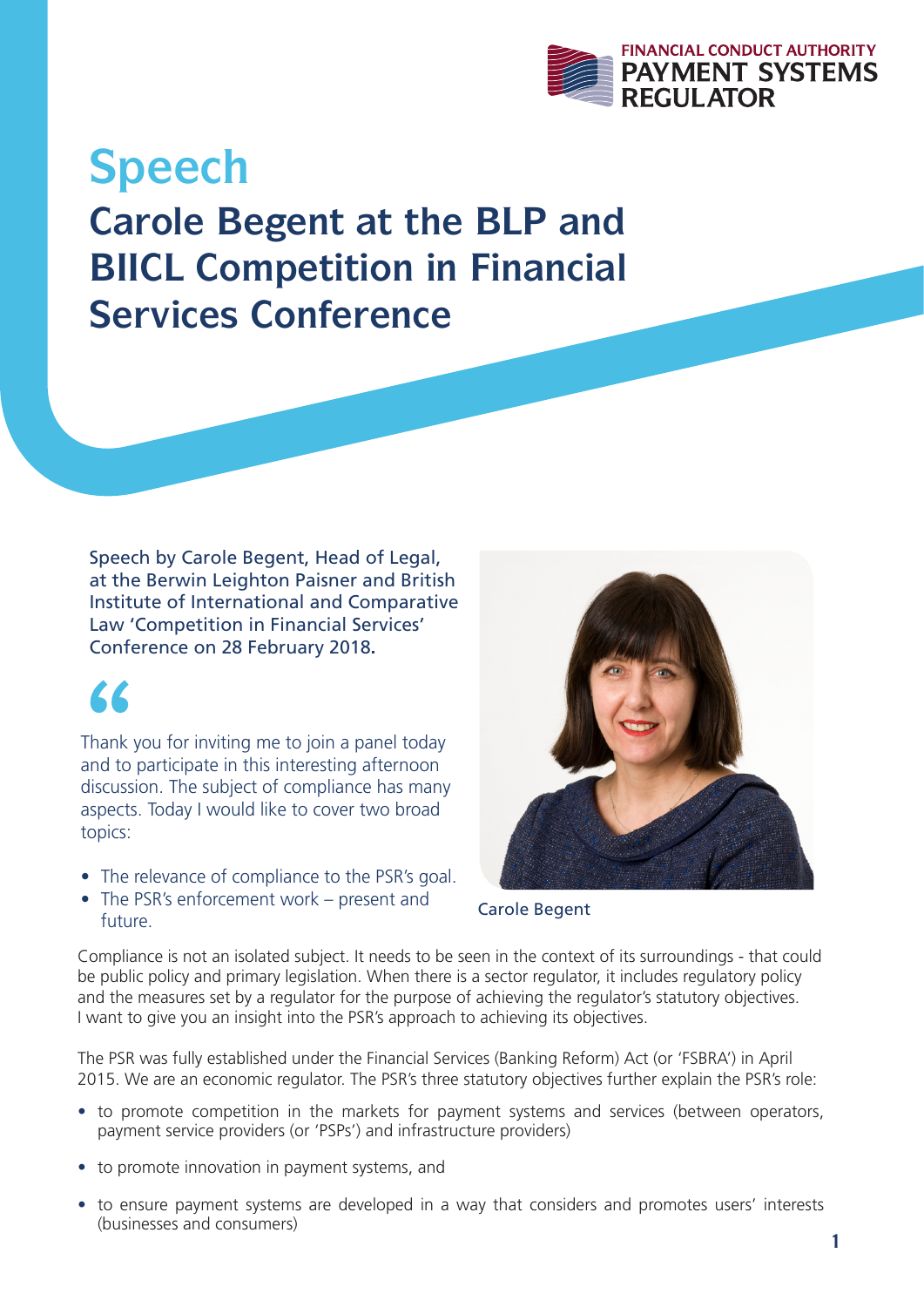We want to bring change to the payments industry, injecting competition and innovation where it is needed most and putting the interests of the people and businesses that use payment systems front and centre.

The PSR also has concurrent competition powers (as applies to many economic regulators) and enforcement functions under the Interchange Fee Regulation, the revised Payment Services Directive  $(PSD2)^1$  and the Payment Accounts Directive.<sup>2</sup> These all have the purpose of enhancing competition and so fit well with the PSR's goal.

I will talk about our enforcement activity shortly.

FSBRA provided a designation scheme and set out the PSR's regulatory powers, but did not itself put in place any additional measures for systems and firms to comply with.

In a regulated sector such as this, it may surprise you that compliance isn't a word that has featured in the day to day vocabulary of many in our organisation. That isn't because we don't care about compliance, but it is a reflection of what the main focus of the PSR's activities to date has been and how we have sought to achieve what we were set up to do.

A lot has happened in less than three years since the PSR was established, including:

- The Payments Strategy Forum was set up and published its Strategy.
- Following its market review of the supply of infrastructure services competitive procurement exercises are progressing in relation to three schemes.
- The number of businesses with direct access and providing indirect access has increased.

The New Payment System Operator (or 'NPSO') has been established and will shortly take over operation of BACS, Faster Payments and the new image clearing system for cheques. The NPSO is also responsible for taking forward aspects of the PSF's strategy and blueprint. This includes development and delivery of the New Payments Architecture.

The PSR is engaged with the work of LINK regarding the ATM network and of course, following the PSR's response to the Which? super-complaint work, to tackle payment scams continues with high expectations that there will be improvements for users.

There have already been significant changes in the payments sector.

In 2015 the PSR forecasted much of the work leading to these developments and it placed emphasis on the importance of a good working relationship with the industry. The achievements to date show how well the industry has responded. Much has been achieved without the PSR resorting to using its formal powers, instead using 'soft powers', if you will.

That is not to say we've shied away from use of the powers we were given. The PSR gave the signal in 2015 that if the work it was doing to advance its objectives was insufficient then it would consider further action, including using its powers.

<sup>1</sup> Implemented in the UK by the Payment Services Regulations 2017

<sup>2</sup> Implemented in the OK by the Payment Services Regulations 2017<br>2 Implemented in the UK by the Payment Account Regulations 2015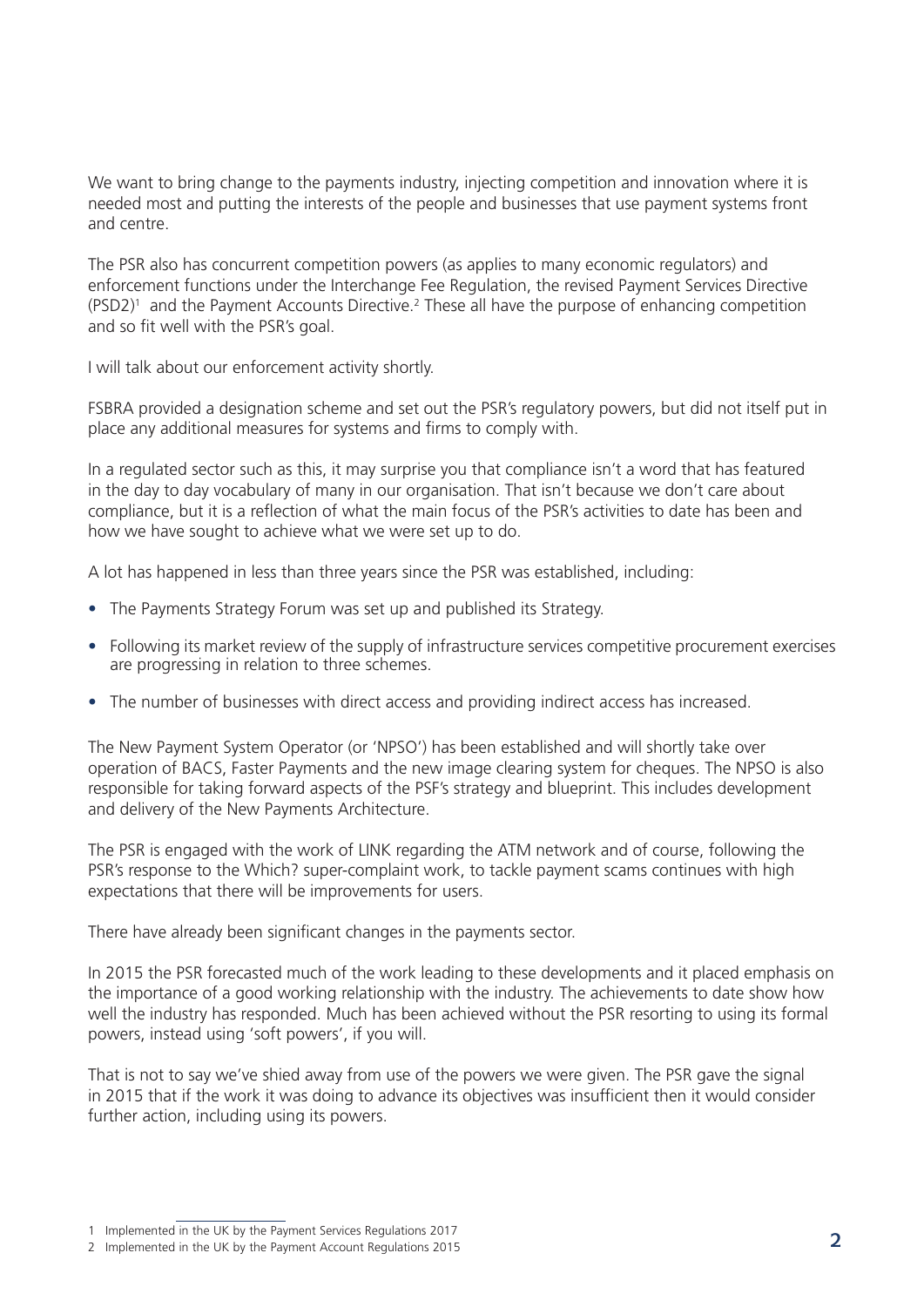And the PSR has used its powers when it has believed it was appropriate to do so.

The PSR has issued directions. By its launch date in 2015 the PSR had made 6 general directions focused mainly on access and governance and one specific direction also focused on access.

Since then we have issued one further specific direction relating to Direct Debit Facilities Management, requiring the operator of BACS to ensure that commercial Facilities Management service providers that wish to do so, can use the BACS bulk change process to help clients switch to/from another provider; and submit for approval a plan and timetable to achieve that outcome.

The PSR has also issued five further specific directions: Following the infrastructure market review, three operators (BACS, FPS and LINK) are subject to a competitive procurement obligation in relation to their central infrastructure. In addition, BACS and FPS are subject to a specific direction requiring the operator to prepare and make available documentation to facilitate conversion between existing messaging standards and ISO 20022.

So that brings the tally of directions to six general and seven specific. It's not a high tally. The change to the industry and achievement of the PSR's objectives is much greater in comparison.

The dialogue between the regulator and industry remains constructive. This is all to the good. However, the PSR remains prepared to exercise its powers and to take enforcement action, if it is appropriate to do so, with its focus on those statutory objectives.

To date the PSR has taken enforcement action in respect of one of the 2015 directions. It involved general direction 6 concerning the timing of publication of Board minutes.

The PSR is presently reviewing the 2015 directions and proposes to commence a consultation on what changes, if any, are appropriate. Changes will be driven by both legal and commercial changes in the market since these directions were first introduced, as well as whether the existing regulatory package can be enhanced further to promote our statutory objectives. We want to ensure that our measures are clear and understood, proportionate, effective both in the sense of furthering our objectives and being capable of being enforced by us.

So much for the PSR generated measures.

I will now talk about the other legislation which imposes obligations on business so that the use of 'compliance' is highly relevant.

The PSR has enforcement functions in relation to:

- the Interchange Fee Regulation<sup>3</sup> (or 'IFR'), where it is the lead monitor and enforcer in the UK
- $\bullet$  the access provisions in PSD2<sup>4</sup>
- the Competition Act 1998

<sup>3</sup> Regulation (EU) 2015/751. See also Payment Card Interchange Fee Regulations 2015 (SI 2015/1911)

<sup>4</sup> Payment Services Directive (EU) 2015/2366. See also Payment Services Regulations 2017 (SI 2017/752) **3**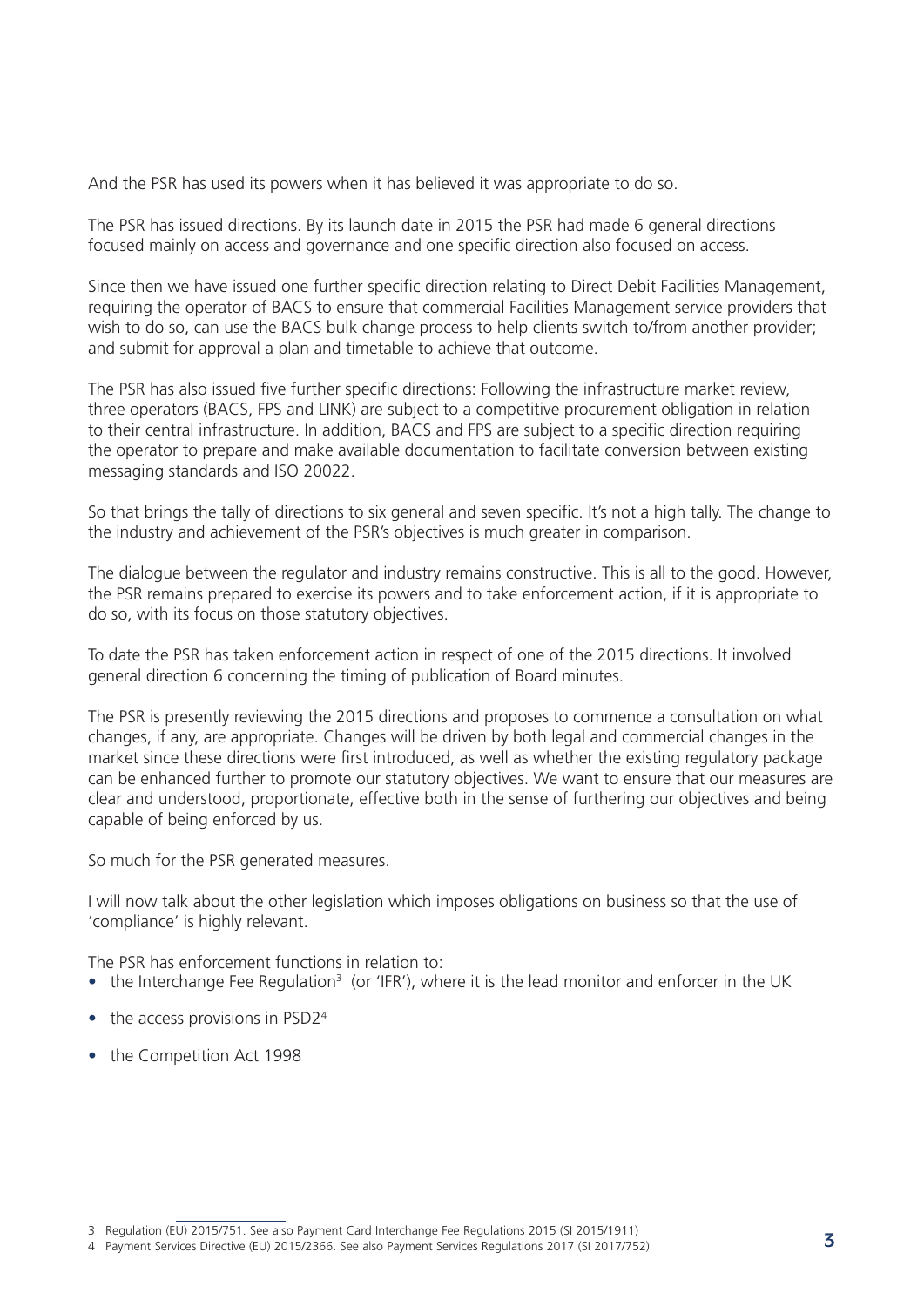In relation to the interchange fee, initial work was focused on preparing for this role - by preparing guidance relating to the interchange fee cap and then the second tranche of the regulation imposing the business rules. Subsequent and ongoing work has been associated with monitoring and assessing compliance and considering next steps. There has also been significant stakeholder engagement, both with those subject to obligations under the IFR and those affected by it. This will continue to be an area where the PSR will be engaged both as an enforcer of the IFR and as it develops its understanding of the cards market generally.

This January, we became the competent authority to monitor and enforce certain provisions of PSD2, principally focused on access. The work complements the PSR's determinative role in relation to access under FSBRA (and in some instances replaces that role). However, the dynamic of enforcer is slightly different and it will be interesting to see how this evolves. To date the PSR has published guidance in relation to this new role. We anticipate that access work will be an area of activity for the PSR over the year.

And so on to the PSR's competition powers. The PSR was given concurrent powers under the Competition Act 1998 and its EU equivalent<sup>5</sup> and the Enterprise Act 2002.

As many of you may know the Competition Act prohibits anticompetitive agreements and abuse of dominance. The PSR's jurisdiction under the Competition Act is in relation to participation in any payment system (designated under FSBRA or not).<sup>6</sup> These powers complement the PSR's statutory duty to promote competition.

Perhaps less well appreciated is that the alongside the ability to take enforcement action under the Competition Act, the PSR also has the power to apply to the Court for a disqualification order made against a director of a company which has breached the competition law and where his conduct as a director makes him unfit to be concerned in the management of a company.

Like many regulators we anticipate that there will be a variety of sources of information that may result in our taking action under the Competition Act. These include our own observations and market intelligence, complaints, and requests for leniency. Please do talk to us. If you are a leniency applicant, we, along with all concurrent regulators, have arranged for the CMA to be a single port of call. There is information about leniency on our website, together with leniency telephone number.

Indeed, it is under the Competition Act that we have recently opened a case. At this stage in the investigation I am limited in how much I can say about the case. I can tell you that it involved visits at a significant number of sites around the UK, having successfully obtained warrants from the Court. Investigations such as these are significant operations, particularly for small and fairly new regulators such as the PSR. The work has involved close collaboration with the CMA in particular.

<sup>5</sup> Treaty on the Functioning of the European Union, Articles 101 and 102.

<sup>6</sup> 'Participation' is defined in FSBRA (section 42) to refer to operators, infrastructure providers and any payment service providers. That is, any person who provides services to persons who are not participants in the system service providers. That is, any person who provides services to persons who are not participants in the system.<br>For the purposes of enabling the transfer of funds using the payment system.